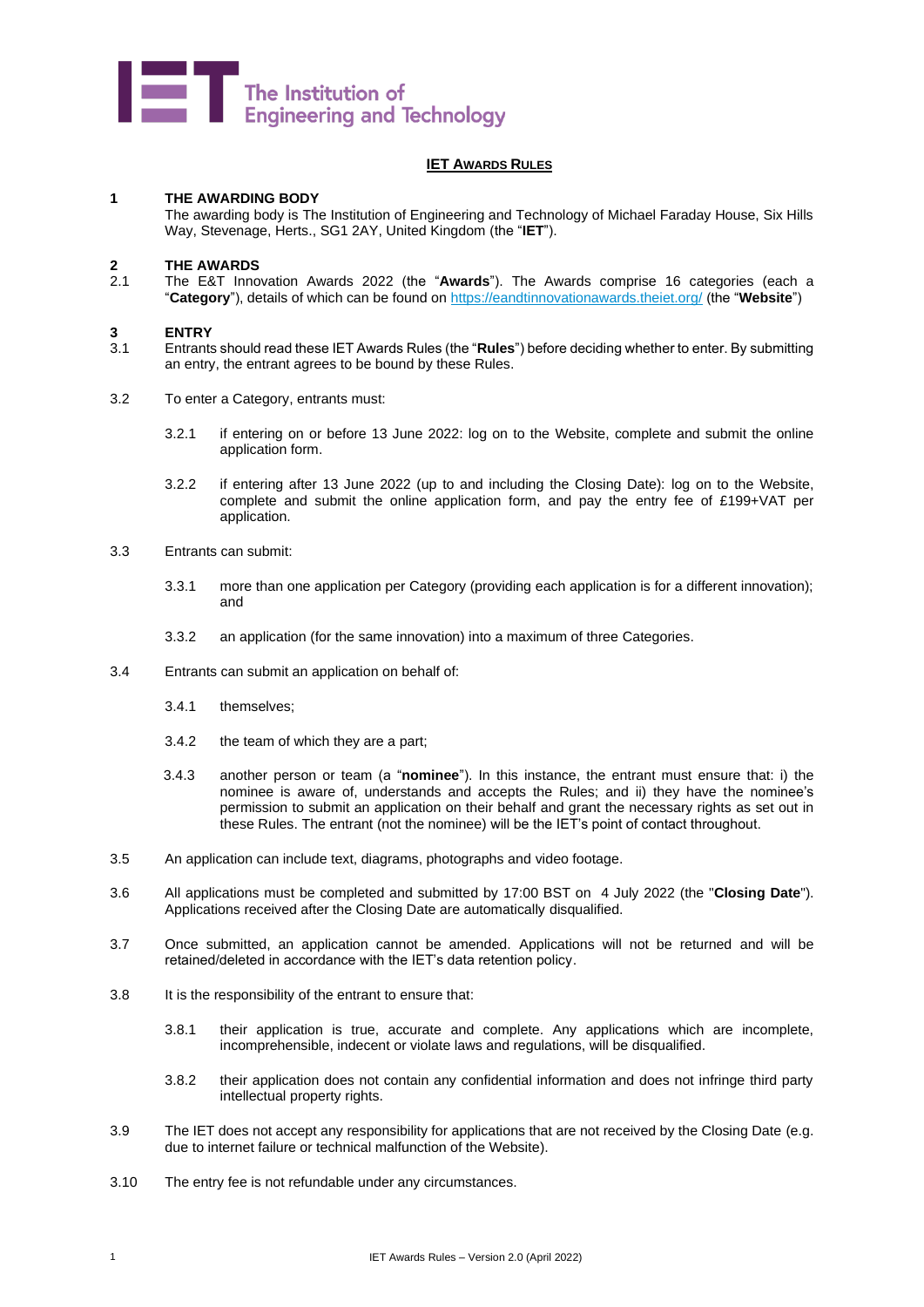3.11 For questions about the Awards, please contact [eandtinnovation@theiet.org.](mailto:eandtinnovation@theiet.org)

### **4 ELIGIBILITY**

- 4.1 For all Categories, except the People's Choice: Young Pioneer of the Year Category, entrants/nominees must be 18 years and over. For the People's Choice: Young Pioneer of the Year Category, entrants/nominees must be between 15 years and 25 years as at 4 July 2022.
- <span id="page-1-1"></span><span id="page-1-0"></span>4.2 Entrants/nominees cannot be:
	- 4.2.1 employees of the IET or any related IET entity;
	- 4.2.2 employees of the sponsor(s) of the Awards (a "**Sponsor**") or any related Sponsor entity;
	- 4.2.3 employees of other entities who are professionally connected with the Awards ("**Connected Others**");
	- 4.2.4 members of the immediate families or households of clauses [4.2.1,](#page-1-0) [4.2.2](#page-1-1) and [4.2.3.](#page-1-2)
- <span id="page-1-2"></span>4.3 By submitting an application, the entrant confirms that they are, or where applicable their nominee is, eligible to enter the Awards.
- 4.4 The IET reserves all rights to disqualify an entrant/nominee if their conduct is contrary to the spirt or intention of the Awards (for example, contacting any of the judges outside of the formal process), or has acted in a manner that is deemed by the IET (in its sole discretion) to be in violation of these Rules.

### **5 JUDGING AND WINNER ANNOUNCEMENT**

- Applications for each Category will be judged by a panel of 5-10 judges. Details of the judges are available on the Website.
- 5.2 Judging will be based on the judging criteria available on the Website. Each judge will score each application within the Category, and the judges' marks will be added together to form the total score for the application.
- 5.3 The 6 top scoring applications for each Category will form the finalists. If there is a draw for the sixth place, the chair of the judging panel will make the final decision. Each entrant/nominee included as a finalist will be notified during the week commencing 6 September 2022.
- 5.4 The winner of each Category will be the finalist who receives the highest score from the judges. If there is a draw, the chair of the judging panel will make the final decision. The decision of the judges will be final and no correspondence or discussion will be entered in to.
- 5.5 All finalists, and the winner of each Category, will be announced to the public at the E&T Innovation Awards ceremony on 10 November 2022 ("**Announcement Date**") and on the IET's social media channels. The winner will be awarded a trophy.
- 5.6 The winner of each Category can be viewed on the Website from the day after the Announcement Date for a period of 30 days.
- 5.7 The judges may award, at their discretion, a highly commended certificate to any finalist in any Category. This will also be announced on the Announcement Date. The decision of the judges will be final and no correspondence or discussion will be entered in to.

# **6 INTELLECTUAL PROPERTY RIGHTS**

- 6.1 Entrants will retain all intellectual property rights in their application. By submitting an application to the Awards, the entrant grants to the IET and Sponsors a non-exclusive, worldwide, royalty-free, irrevocable and sub-licenceable licence to:
	- 6.1.1 use, reproduce and publish the details in the application form (in whole or in part):
		- 6.1.1.1 in promotional, press, sales and marketing materials (digital and in print) and event collateral (digital and in print) in connection with the Awards (both for 2022 and future years);
		- 6.1.1.2 on all IET and Sponsor websites and via all IET and Sponsor social media channels in connection with the Awards (both for 2022 and future years);